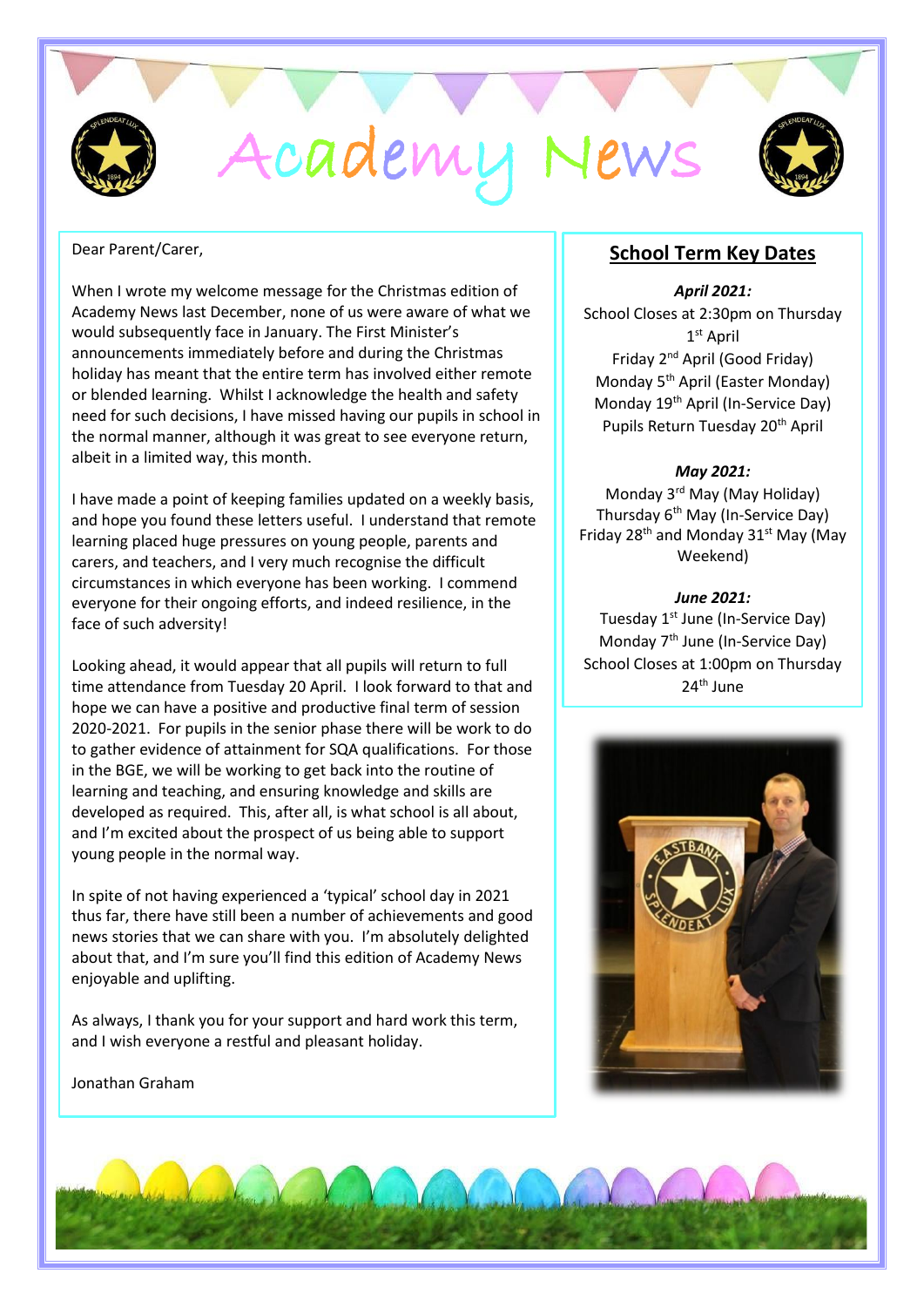# **Senior Phase Drama**

In a world where mask wearing and distancing is compulsory, being a successful actor is challenging. Miss McKeating was delighted with how, on the return to school for practical work from the end of February, our Senior Phase Drama pupils rose to the challenge and have proven that even in the midst of a pandemic, they can still be successful actors and are on track to success in their National Qualifications! When it comes to those final performance exams ... "break a leg"!





## **Holocaust Memorial Day**

S1 and S2 Social Subjects classes virtually commemorated Holocaust Memorial Day in January. Classes took part in a remote lesson about Holocaust Memorial Day and why it is important. They were then tasked with designing their own commemoration candle to fit this year's theme "Be the light in the darkness". Pupils put in lots of effort and produced some beautiful candle designs.

## **LGBT Writing Competition**

Eastbank pupils celebrated LGBT History Month by engaging in a writing competition. I am delighted to announce that our winner is *Brodie Collins* in S2 who submitted a piece on the fabulous Ru Paul! Her entry was published in Glasgow Schools Libraries' eMagazine 'Swatch'. Our runner up was *Brody Spence* in S3. Congratulations!





# **LGBT Schools Charter**

Eastbank Academy has started working towards the LGBT Schools Charter. It promises to be an exciting journey! Thanks to *Jacob Kennedy* in S5 and *Alex Ward* in S4 for being so enthusiastic and keen to support this programme from the outset. Thanks also to the 'Champion Group' of staff - Mr Dunsmore, Miss Looker, Miss McBride, Ms McKeating, Miss Peacock, Miss Wright, Miss Spalding, Mr Horn, Mrs Gormley and Miss Willis.